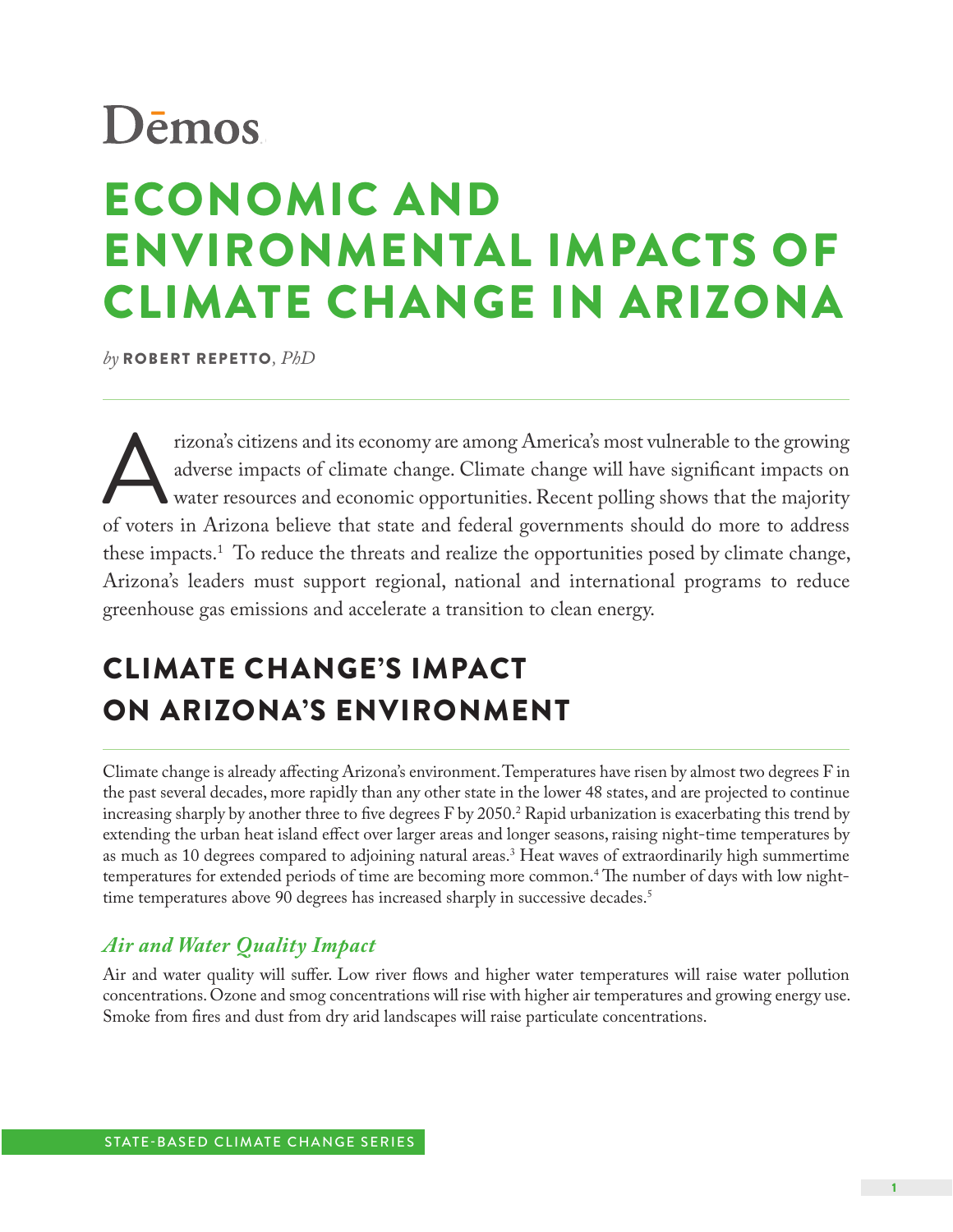### *Water Scarcity*

Climate change is reducing precipitation, especially in the spring and early summer months, and these declines are projected to continue.<sup>6</sup> Runoff in the Colorado and other river systems that Arizona's water supply depend on for direct use and for groundwater recharge will decline by 20-40 percent by mid-century, exacerbating water supply shortages that are already evident. The Colorado River system is already overstretched and unable to meet future demand.7 Reduced precipitation, increasing heat and evapotranspiration from soils and plants are making serious droughts a more frequent occurrence.<sup>8</sup>

In the past decade Arizona has been suffering from the worst drought in a century. Wildfires have increased in frequency and severity and will continue to do so as long as there are trees and other vegetation left to burn. Natural ecosystems, including Arizona's northern forests and its biodiversity hotspot (the Madrean Pine-Oak Woodlands) in the south, will be adversely affected by heat, drought, fire and proliferation of insect pests.

Adaptation to future water stresses in Arizona will be difficult and costly. Both groundwater and surface water resources are already over-allocated across much of the state. Increased population and economic growth will face water supplies that are already inadequate and diminishing with climate change, necessitating reallocations – largely out of agriculture – and different patterns of use. Yet, such changes are not determined by price and market signals. Water use in Arizona and throughout the Southwest is governed largely by administrative and judicial allocations involving private parties, local institutions, state, inter-state and federal authorities. Climate change will not only unsettle existing allocations, perhaps even the vital Colorado River Compact, but also introduce uncertainty into future allocation decisions, involving courts and government agencies in difficult conflicts.<sup>9</sup>

Urban water demand rises with increasing temperatures, as most water is used for outdoor watering. To meet the demand, water agencies will most likely be forced to consider costlier options as desalinization, waste water recycling and new diversions and storage projects to offset increasing shortages. Most of the supply enhancement projects under consideration, except conservation, are energy-intensive, but current energy supply options are themselves highly water-intensive, creating an escalating cost feedback loop.<sup>10</sup> Inevitably, climate change will sharply raise the cost of meeting future water demand.

# CLIMATE CHANGE'S ECONOMIC IMPACT

Climate change will have severe negative impacts on Arizona's economic drivers, as well as resulting in more costs for the state. A recent study by researchers at the Sandia National Laboratory considered impacts of precipitation declines on the half-dozen industries with the greatest water consumption (e.g., agriculture, utilities, mining, chemical manufacturing), sectors that make relatively small contributions to the state's GDP.11 The study found that economic damages would be spread widely throughout the rest of the state's economy because of higher input costs, lower consumer incomes and spending, population changes and changes in the state's inter-regional competitiveness. Retail trade, food manufacturing and construction would be among the sectors most severely affected by these secondary effects but no sector would be unscathed. This study found Arizona to be among the nation's most vulnerable states, even though the full range of possible future heat, drought, and precipitation impacts was not considered, and optimistic assumptions about adaptation to future water shortages were included.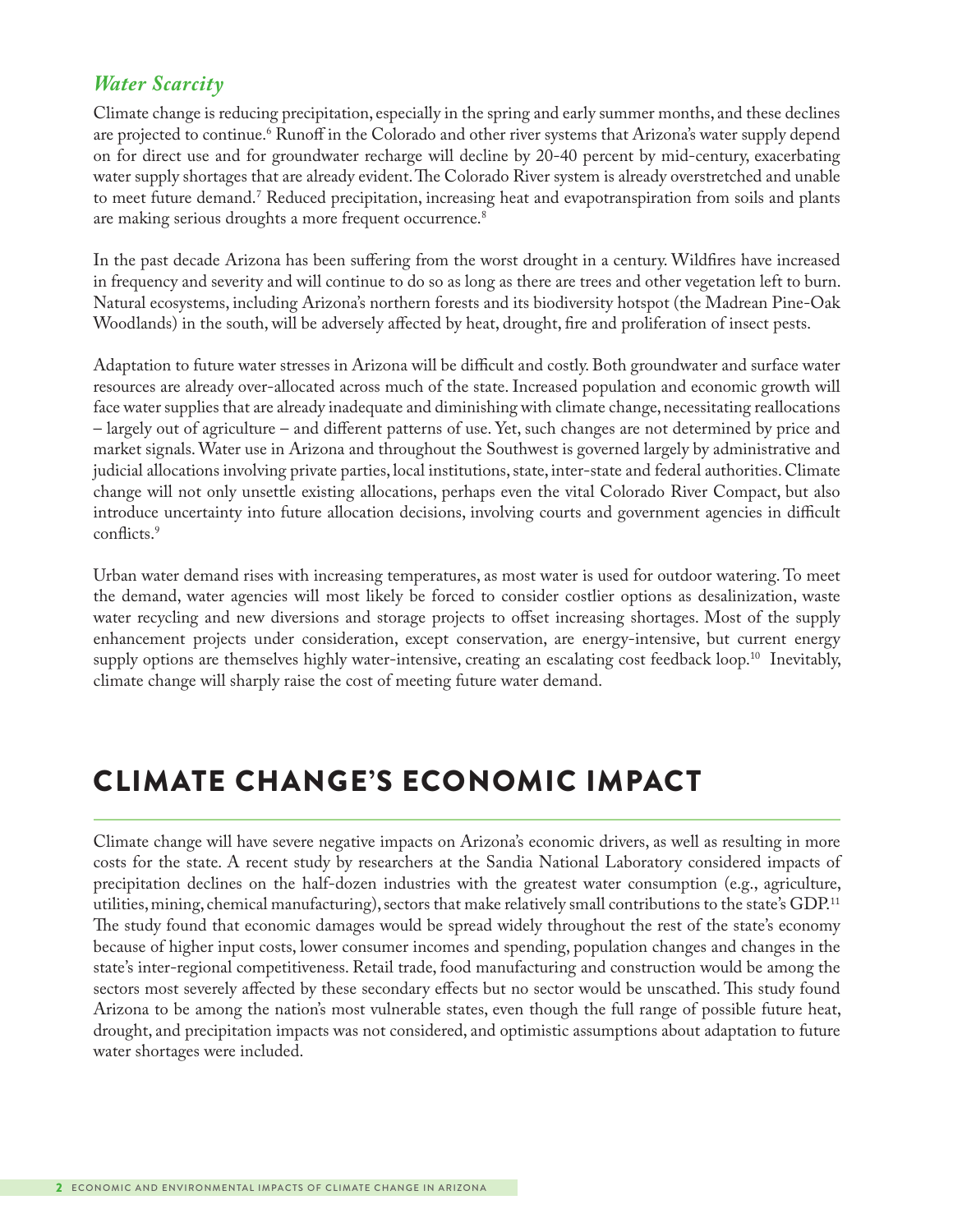### *Impact on Agriculture and Ranching*

For some of the most vulnerable sectors of Arizona's economy, the direct damages from climate change are already being felt. Agriculture and ranching are facing increasing heat, drought, water shortages and pest damages that combine to reduce yields and productivity. In bad years, feed shortages force many ranchers to sell off herds at distressed prices, taking heavy losses.<sup>12</sup> Arizona farmers are heavily dependent on irrigation and even those with senior water rights are likely to face increasing shortages. More marginalized farmers, including Latinos and Native Americans, are more vulnerable because their access to crop insurance, credit, federal disaster relief and other institutional support is weaker.<sup>13</sup>

Although farming and ranching constitute only about two percent of the state GDP,<sup>14</sup> their importance to rural economies and associated industries is considerably larger, as is their political weight. Many Arizonan farmers and ranchers who hold senior water rights strongly resist water transfers to non-agricultural uses, even though urban and industrial water values are markedly higher than in most agricultural uses. There will be increasing pressure to transfer water out of agriculture toward industries that can afford to pay more for  $it^{15}$  but there are legal, political and institutional impediments to these reallocations. Adaptation to supply constraints is unlikely to be smooth or economically efficient.<sup>16</sup>

### *Potential Loss of High Tech Manufacturing Industry*

Arizona's most dynamic and growth-generating sectors are also surprisingly vulnerable to climate change. Arizona was once a leader in high-tech manufacturing, which generated significant sales outside the state and many high-paying jobs within it. In 2005, the high-tech sector contributed five percent of state GDP,

**Though there has been a significant movement of economic activity toward the Sunbelt states in recent decades, growth of population and employment** *within* **the Sunbelt has been negatively associated with temperature, favoring metropolitan statistical areas with more moderate climates.**

four percent of employment and seven percent of earnings. If indirect effects are included, hightech's contribution rises to 11, 10 and 13 percent, respectively. Yet, Arizona's lead in these industries has been eroding to the extent that Arizona is now not significantly above the average of all the states.17 Most high-tech industries are "footloose": their location is not tied to local markets or to raw material supplies. High-tech firms must be able to attract and retain highly trained and educated executives, engineers and scientists, who typically have nation-wide choices of employment. For this reason, "quality of life" considerations enter strongly into locational decisions.<sup>18</sup>

Salient among these considerations are an attractive climate and scenery, outdoor recreation

resources, and cultural and educational opportunities. Prolonged summer heat in excess of 100 degrees and rising at times to 110 and 120 degrees is a deterrent rather than an attraction. For example, there is a marked hot-season drop-off of business travel to Arizona, measured by business segment hotel rooms sold during the summer months.<sup>19</sup> Climate change is likely to discourage movement into the state by footloose high-tech industries, research centers and corporate headquarters that are sensitive to quality of life issues. Though there has been a significant movement of economic activity toward the Sunbelt states in recent decades, growth of population and employment *within* the Sunbelt has been negatively associated with temperature, favoring metropolitan statistical areas with more moderate climates.20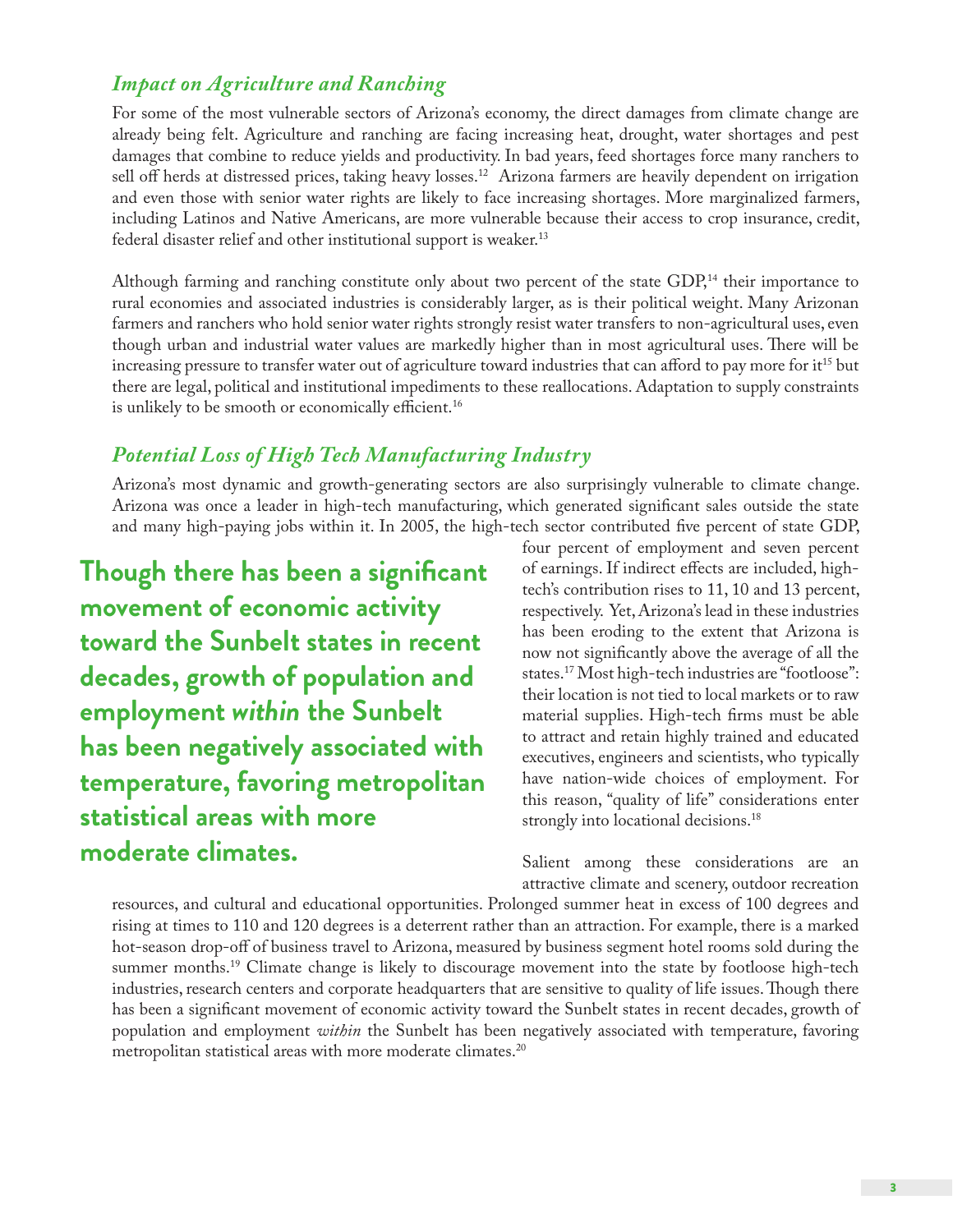#### *Damage to Tourism Industry*

A substantial segment of Arizona's economy is the extremely climate-sensitive travel and tourism industry. Almost 37 million visitors in 2010 spent nearly \$18 billion on a wide variety of goods and services, generating more than 150,000 jobs, nearly \$5 billion in direct earnings, and \$3.5 billion in state and local taxes.<sup>21</sup> Eighty percent of this business is derived from out-of-state visitors, making tourism Arizona's leading export industry. Tourism also generated \$297 million in construction investment, more than 10 percent of all non-residential construction in Arizona in 2010. This investment supported 5,300 construction jobs with earnings of \$280 million in a weak economy. Including the earnings and employment of businesses supplying the tourism sector and the spending by employees in those businesses, the direct plus indirect contribution of tourism to the Arizona economy rises considerably, to 283,000 jobs with \$9.7 billion in annual earnings.<sup>22</sup>

Recent experience confirms that visitation is highly sensitive to climate and its effects. Controlling for other influences, drought reduces visits to some national parks by seven percent.<sup>23</sup> During the 1999-2003 period, when lake levels fell 2.1 percent at Mead and 5.4 percent at Powell, those changes reduced visits to Glen Canyon by half a million visitors and reduced spending by \$32 million. At Lake Powell, there were almost a million fewer visitors and \$28 million less in tourist spending. Tourism statistics show that for every one percent

drop in the reservoir level, visits to Lake Powell fall by five percent.<sup>24</sup> Reduced river flows and deterioration of riparian habitats undermines fishing, rafting, boating and other water-based activities. Forest fires are also a deterrent.<sup>25</sup>

According to the U.S. Forest Service, there are 182 communities bordering federal lands in Arizona and New Mexico that are at risk of forest fires.<sup>26</sup> Many

# **Tourism statistics show that for every one percent drop in the reservoir level, visits to Lake Powell fall by five percent.**

of these towns host second home developments, which make up more than six percent of all residences in Arizona.27 Arizona's ski facilities are also vulnerable. Rising winter temperatures, less precipitation falling as snow, and increasing water scarcity will shorten the ski season, perhaps drastically, especially at the Arizona SnowBowl where snowmaking possibilities are limited. The lack of snow will hurt not only the ski operations but also the value of second homes and other real estate developments around the ski areas.

Skiing, fishing and other outdoor recreational activities will suffer from climate change. Forty percent of Arizonans surveyed engage in sport and fitness exercises and 25 percent enjoy outdoor recreation.<sup>28</sup> More than two-thirds of the golfers on the state's 421 courses are residents, many of them retirees who have relocated to Arizona. Golfing makes an important economic contribution, estimated in 2004 at \$3.4 billion, counting direct, indirect and induced golf-related spending. The higher prices commanded by houses in golfing developments amount to a premium of over \$2 billion.<sup>29</sup> However, water scarcity has already forced golf courses to reduce consumptive water use significantly, in part by restricting the area of turf. Climate change will make further restrictions inevitable. The lack of assured sustainable water supplies may even constrain future residential real estate and golf course resort developments. A more threatening effect is that golfing becomes a less appealing sport when temperatures rise to uncomfortably hot levels. Fewer rounds of golf are played and green fees fall in the hot spring and summer months. As the duration and intensity of the hot season increases, golf clubs revenues will suffer. The demand for membership will fall, hurting finances and making it difficult for older members to sell without taking losses.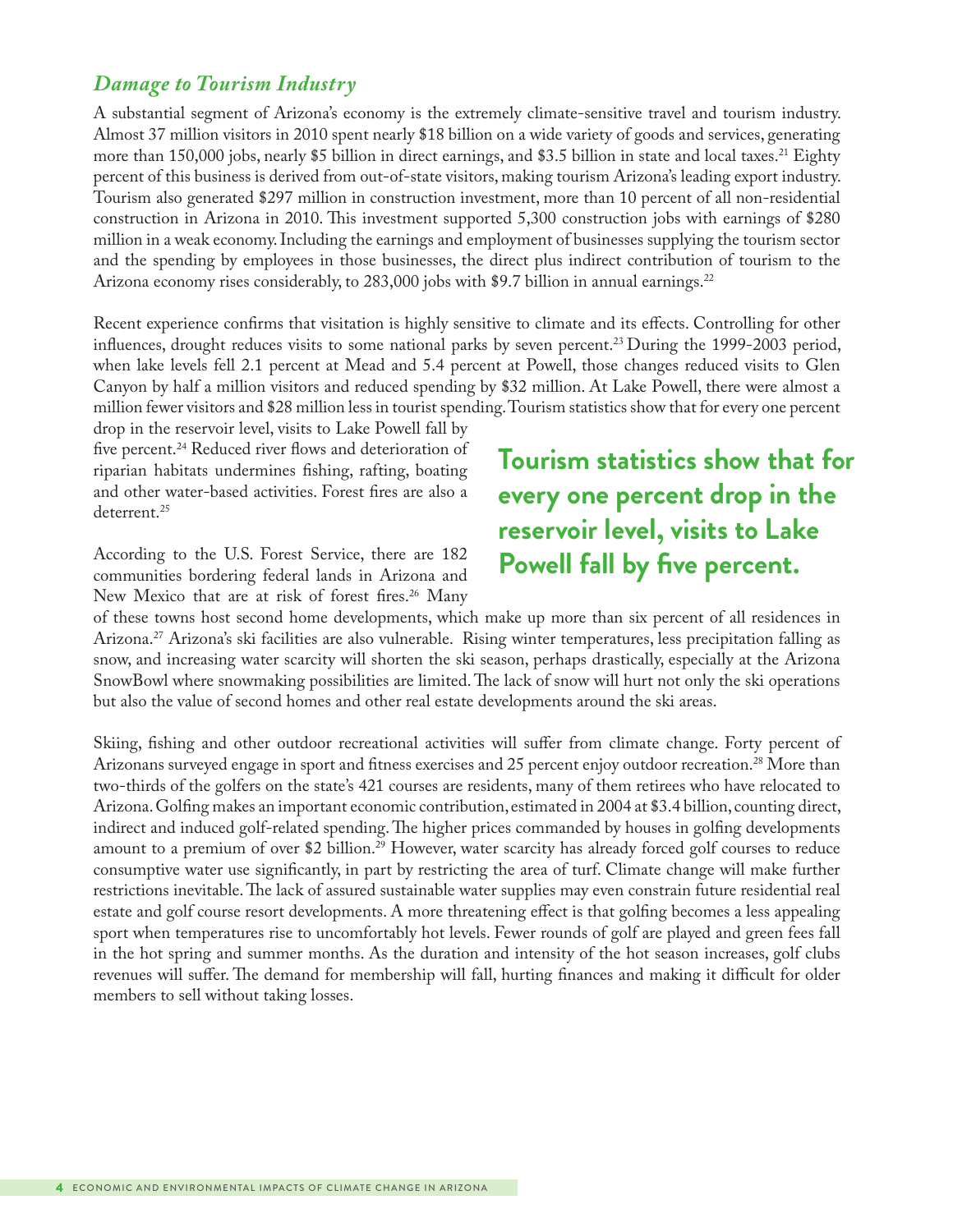### *Less Desirable Retirement Destination*

The broader impact of climate change will be a decline in Arizona's attractiveness as a retirement destination, which has always been based largely on its warm and dry climate. Retirees moving to Arizona make important economic contributions. In 2000, more than 20 percent of the population had been living in another state five years earlier. More than half the population was born in another state. Since retirees' incomes are not based on employment earnings, they bring a stable source of spending from outside the states. In 2000, 27 percent of the population was receiving social security benefits.30 In Maricopa and Pima counties, subject to the widening heat island over urban and suburban population centers, life throughout much of the year will become increasingly uncomfortable and even unhealthy for seniors venturing outdoors.

### *Electricity Costs*

Electricity generating costs will also increase for several reasons. Low-cost hydroelectric production will fall with the reduced runoff from the Colorado River. Cooling water required for coal, gas, nuclear, and solar thermal generating plants will become scarcer and more costly. Non-conventional oil and gas production is extremely water-intensive and will face limits on availability. Because hotter weather boosts the photochemical reactions that create atmospheric smog and because urban areas are already out of compliance with existing national ozone standards, which may be tightened substantially, coal-fired power plants will have to install expensive controls on nitrogen oxide emissions, an ozone precursor in order to keep operating.

Climate change will also raise the summer peak in electricity demand and extend it through a longer air conditioning season, when it accounts for 70 percent of household electricity consumption. Meeting summer peak demand is nearly twice as costly as meeting off-peak requirements and considerably more costly than meeting the lower cool season peak demand. Under heat and drought conditions, peak summer generating costs can rise to 30-50 cents per kwh. Ironically, the main objection to policies limiting greenhouse gas emissions is that they will raise energy costs but in Arizona energy costs will also increase if such policies are not enacted and climate change goes unchecked.

### *Rising Health Care Costs*

Climate change will place additional stresses on Arizona's health care system, which is already constrained by rising costs.31 Nearly one in five Arizonans are dependent on Arizona's Medicaid equivalent (AHCCCS) and an additional 19 percent have no health insurance at all.  $^{32}$  Asthma attacks and allergies will be exacerbated by higher air pollution levels, including ozone, particulates from dust and wildfires, and higher pollen counts that start earlier in the spring. Higher ozone and particulate levels are reliably linked to increased mortality and morbidity. Among the elderly, stroke and heart attack increase with rising heat.33 People with chronic heart or lung diseases are twice as likely to suffer heat stroke during a heat wave. Heart disease accounted for 24 percent of deaths in Arizona in 2005, while stroke caused five percent of deaths.<sup>34</sup>

In the past decade, a six percent increase in heat-related mortality was observed for each one degree F rise in the heat index and mortality also rose with the duration of the heat wave.<sup>35</sup> Between 1999 and 2009, the percentage of annual deaths occurring during the hot April to September months rose from 45 to 49 percent and heat-related dispatches of medical emergency teams climb sharply in the summer months, averaging more than nine a day in Phoenix alone.36 Low-income households are much more vulnerable to these health effects because the high cost of electricity prevents them from using air conditioning more consistently.<sup>37</sup> Unless climate change is brought under control, Arizona's health costs will continue to rise rapidly and the state's citizens will suffer.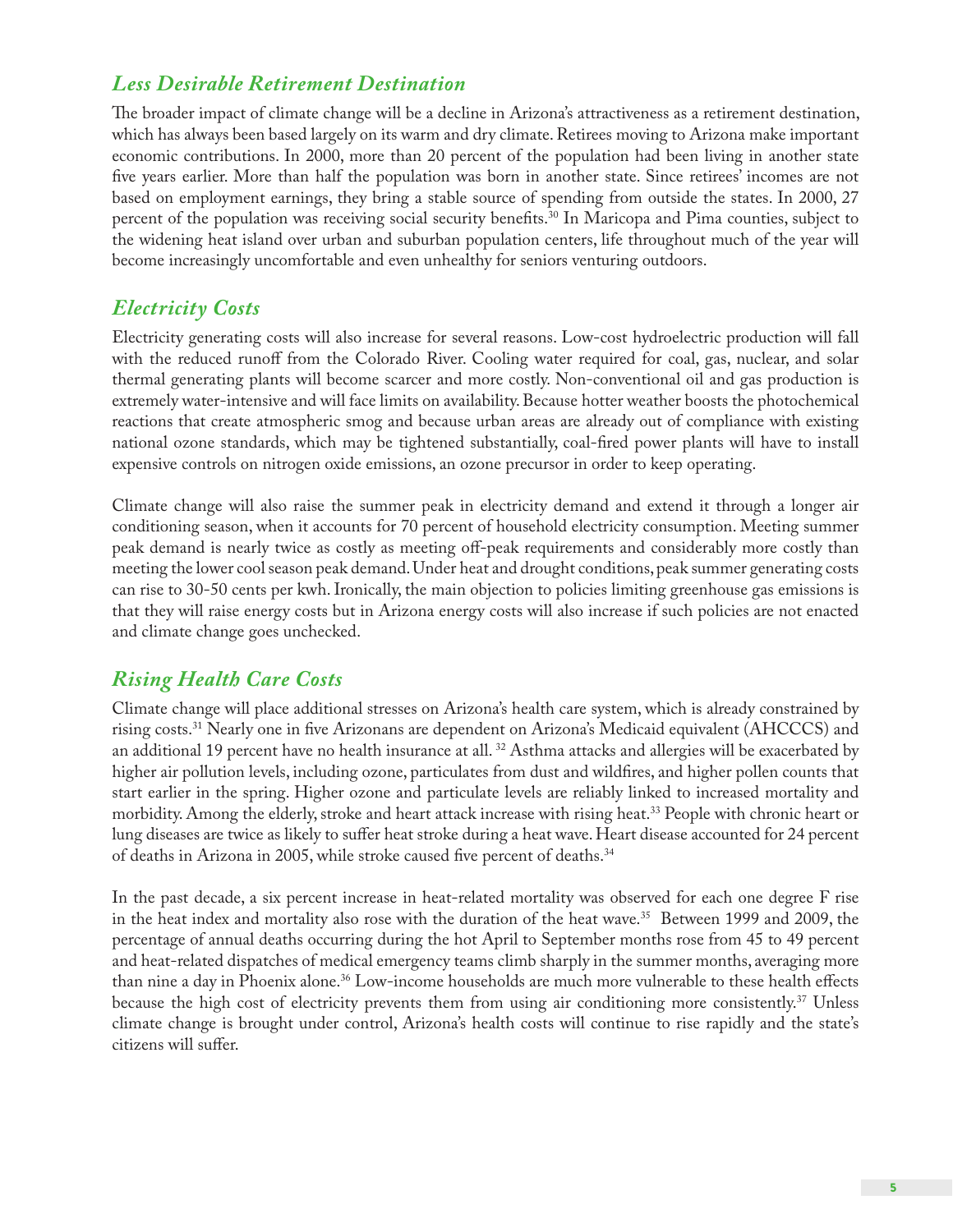# THE WAY FORWARD

Given the impact that climate change will have on Arizona's economy and citizens, the state's leaders should support regional, national and international efforts to reduce greenhouse gas emissions along with measures specific to Arizona itself. Arizona is positioned to benefit substantially from a transition to clean renewable energy. Its solar potential is the finest in the country. Arizona could become a world leader in solar technology, generating tens of thousands of high-paying jobs and billions of dollars in export earnings beyond the state's borders. The National Renewable Energy Lab has estimated that Arizona has the potential for 2.5 gigawatts of concentrating solar electricity, able to generate 5.8 gigawatt hours of electricity, more than in any other state in the nation.38 Little of this potential has yet been realized.

There are already national, state and utility level incentives in place to make use of this enormous potential, including Arizona's Renewable Portfolio Standard, which mandates a 15 percent share of renewable generation by 2025.39 A recent study has produced a roadmap by which the state can stimulate solar investment and accelerate the pace of installation and simultaneously develop the supporting manufacturing and research capabilities.40 A key stimulus to rapid development would be a regional or national policy that sets a price on carbon dioxide emissions through either an emission fee or a cap-and-trade regime applied to the electric utility sector. Such a policy would equalize the cost structure so that solar power could compete economically in intra-state and regional markets. With the cost disadvantage neutralized, solar's other advantages of stable operating costs and low pollution would lead to rapid deployment. It is in Arizona's economic interest to support national and regional policies of this kind.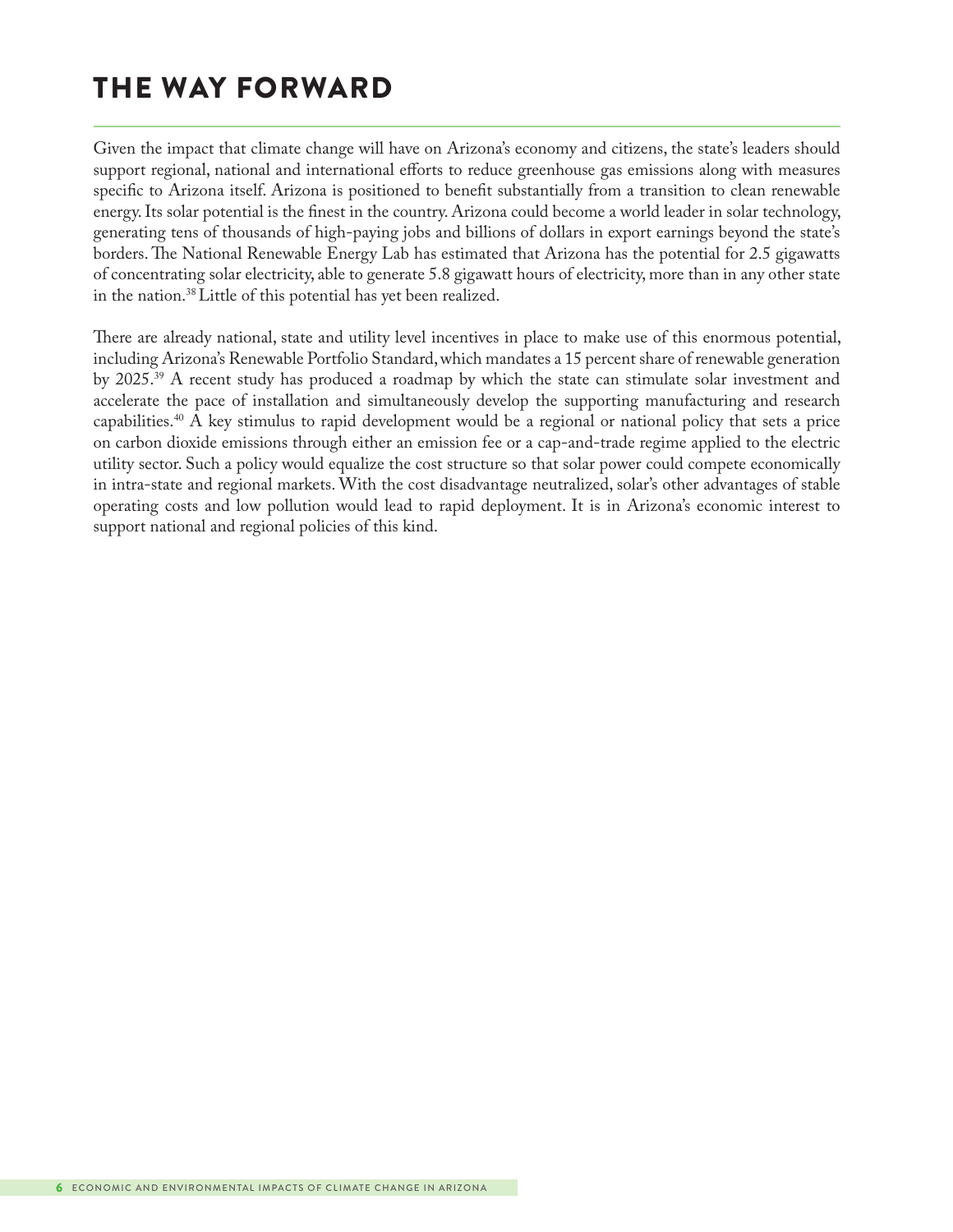#### ENDNOTES

- 1. Western Resource Advocates, A Clean Energy Strategy for Arizona, Boulder, CO, 2007.
- 2. U.S. Global Change Research Program (USGCRP), 2009. Global Climate Change Impacts in the United States, T.R. Karl, J.M. Melillo, and T.C. Peterson, (eds.). Cambridge University Press.
- 3. Wittlinger, Sally. 2011,"The Urban Heat Island: Jeopardizing the Sustainability of Phoenix", Policy Points, Vol 3(3); July.
- 4. U.S. Climate Change Science Program (CCSP), 2008a. *Weather and Climate Extremes in a Changing Climate*. T.R. Karl, et al. (eds.). Department of Commerce, NOAA's National Climatic Data Center, Washington, D.C.
- 5. Wittlinger, supra note 3.
- 6. U.S Dept. of the Interior, Bureau of Reclamation, 2011, *Reclamation: Managing Water in the West*, Denver, CO.
- 7. Rethinking the Future of the Colorado River: Draft Interim Report of the Colorado River Governance Initiative, University of Colorado Law School, December, 2010.
- 8. Ellis, Andrew W., G.B. Goodrich, G.M. Garfin, 2009, "A Hydro-Climatic Index for Examining Patterns of Drought in the Colorado River Basin", International Journal of Climatology.
- 9. Brickey, Carolyn, Engel, K., Jacobs, K., Matter, J., Luecke, D.F., Miller, M.L., Overpeck, J., & Udall, B., 2010, "How to Take Climate Change into Account: A Guidance Document for Judges Adjudicating Water Disputes", Environmental Law Reporter, Vol 40(12); 11215-11228.
- 10. Western Resource Advocates, 2010, *Protecting the Lifeline of the West*, Boulder CO.
- 11. Backus, Gearge, T. Lowry, D. Warren, M. Ehlen, G. Klise, V. Loose, L. Malczynski, R. Reinert, K. Stamber, V. Tidwell, V. Vargas, & A. Zagonel, 2009, "Assessing the Near-Term Risk of Climate Uncertainty: Interdependencies Among the U.S. States," Sandia National Laboratory.
- 12. Eakin, Hallie& D. Liverman, 1997, *"Drought and Ranching in Arizona: A Case of Vulnerability," University of Arizona*, Tempe.
- 13. Vasquez, Leon, 2009,
- 14. Mortensen, J.R., 2004. *Economic impacts from agricultural production in Arizona*. University of Arizona, Tucson: Department of Agricultural and Resource Economics.
- 15. Ackerman, Frank, Stanton, E., 2011, *"The Last Drop: Climate Change and the Southwest Water Crisis,"* Stockholm Environmental Institute, Somerville, MA.
- 16. Eden, Susanna et al., 2008, "Agricultural Water to Municipal Use: The Legal and Institutional Context for Voluntary Transfers in Arizona," Envirotech Publications.
- 17. Rex, Tom, 2007, "High-Tech Activities in Arizona: 2007 Update, Seidman Research Center," Arizona State University.
- 18. Decker, Jill & J.L. Crompton, 1993, "Attracting Footloose Companies: An Investigation of the Business Location Decision Process," Journal of Professional Services Marketing, Vol. 9(1).
- 19. Arizona Office of Tourism, 2010, *2010 Arizona Group Business Lodging Demand % Change*.
- 20. Hoffman, Dennis & T. Hogan, 2007, "Sunbelt Growth and the Knowledge Economy," W.P. Carey School of Business, Arizona State University.
- 21. Arizona Dept. of Tourism, 2011, *Arizona Tourism in 2010*, Arizona Governor's Conference on Tourism, July 14, 2011.
- 22. Dean Runyan Associates, 2011, *Arizona Travel Impacts, 1998-2010*, Arizona Dept. of Tourism.
- 23. Owen, Gigi, 2008, "Tourism and Recreation, Southwest Climate Change Network," accessed at [http://www.southwestclimatchange.org/impacts/](http://www.southwestclimatchange.org/impacts/people/tourism-and-recreation) [people/tourism-and-recreation](http://www.southwestclimatchange.org/impacts/people/tourism-and-recreation).
- 24. Owen, Gigi, 2008, "Tourism and Recreation, Southwest Climate Change Network," accessed at [http://www.southwestclimatchange.org/impacts/](http://www.southwestclimatchange.org/impacts/people/tourism-and-recreation) [people/tourism-and-recreation](http://www.southwestclimatchange.org/impacts/people/tourism-and-recreation).
- 25. Morehouse B., G. Frisvold, R. Bark-Hodgins, "How Can Tourism Research Benefit from Multi-Disciplinary Assessments of Climate Change: Lessons from the U.S. Southwest" Matzarakis, A., C.R. de Freitas, D. Scott, 2007, Developments in Tourism Climatology
- 26. [http://www.urbanclimate.net/cctr/ws3/report/dTcl\\_2007\\_morehouseetal.pdf.](http://www.urbanclimate.net/cctr/ws3/report/dTcl_2007_morehouseetal.pdf)
- 27. U.S. Census Bureau, "Arizona 2000: Census 2000 Profile," Issued August 2002, <www.census.gov/prod/2002pubs/c2kprof00-az.pdf>.
- 28. Neelam C. Poudyala, Donald G. Hodges, and H. Ken Cordell, "The Role of Natural Resource Amenities in Attracting Retirees: Implications for Economic Growth Policy," *Ecological Economics* 68 (2008): 240-48.
- 29. Schmitz, Troy G., 2006, "Economic Impacts and Environmental Aspects of the Arizona Golf Industry," Morrison School of AgriBusiness and Resource Management.
- 30. U.S. Census Bureau, *Arizona 2000: Census 2000 Profile*, Issued August 2002, <www.census.gov/prod/2002pubs/c2kprof00-az.pdf>.
- 31. Anderson, Bell, 2009, "Weather-Related Mortality: How Heat, Cold and Heat Waves Affect Mortality in the US," Epidemiology, Vol 20(2).
- 32. Kaiser Family Foundation, *Arizona Kaiser State Health Facts*,<http://www.statehealthfacts.org/mfs.jsp?rgn=4&rgn=1>.
- 33. Glua, Alessandra, M. Abbas, N. Murgia, &F. Corea, 2010, "Climate and Stroke: A Controversial Association", International Journal of Biometeorology, Vol54(1-3).
- 34. Centers for Disease Control, "Arizona: Burden of Chronic Disease," 2008, <www.cdc.gov/chronicdisease/states/pdf/arizona.pdf>.
- 35. Yip, Fuyuen et al., 2008, "The Impact of Excess Heat Events in Maricopa County, Arizona: 2000-2005", International Journal of Biometeorology, Vol 52(8).
- 36. Golden, Jay, D. Hartz, A. Brazel, G. Luber& P. Phelan, 2008, "A biometeorology Study of Climate and Heat-Related Morbidity in Phoenix from 2000 to 2006," International Journal of Biometeorology Vol 52:471-480.
- 37. Chow, Winston, W-C Chuang & P. Gober, 2011, "Vulnerability to Extreme Heat in Metropolitan Phoenix: Spatial, Temporal and Demographic Dimensions," The Professional Geographer. Vol 63 (1-3).
- 38. Department of Energy, *Report to Congress: Assessment of Potential Impact of Concentrating Solar Power for Electricity Generation*, February 2007 [www.nrel.gov/csp/troughnet/pdfs/41233.pdf.](www.nrel.gov/csp/troughnet/pdfs/41233.pdf)
- 39. Department of Energy, *States with Renewable Portfolio Standards*, [http://apps1.eere.energy.gov/states/maps/renewable\\_portfolio\\_states.cfm.](http://apps1.eere.energy.gov/states/maps/renewable_portfolio_states.cfm)
- 40. Navigant Consulting, Inc., 2007, *Arizona Solar Electric Roadmap Study*, Arizona Dept. of Commerce, Phoenix.